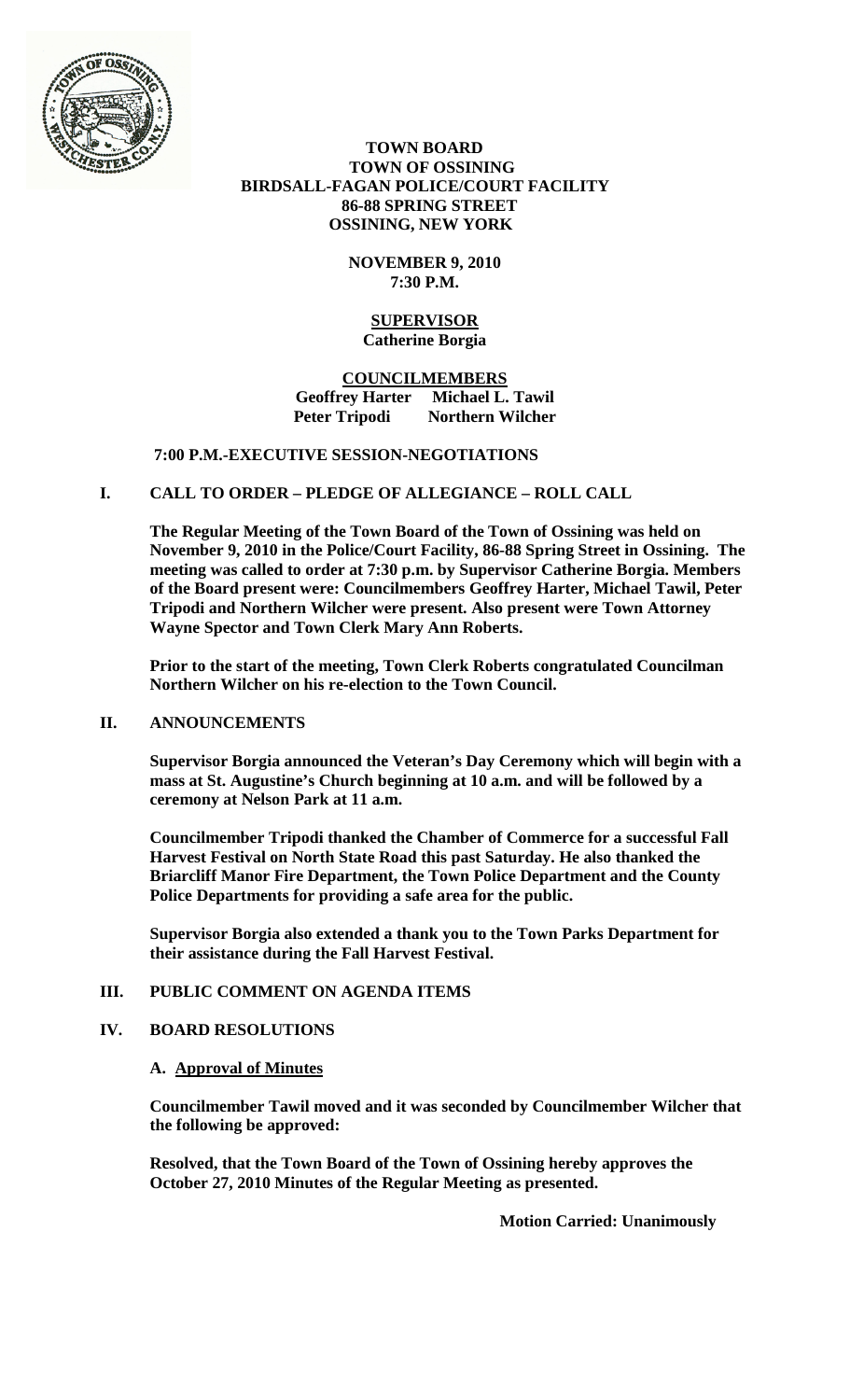## **B. Approval of Work Session Minutes**

**Councilmember Tawil moved and it was seconded by Councilmember Wilcher that the following be approved:**

**Resolved, that the Town Board of the Town of Ossining hereby approves the minutes of the September 21, 2010 Work Session.**

**Motion Carried: Unanimously**

## **C. Approval of Work Session Minutes**

**Councilmember Wilcher moved and it was seconded by Councilmember Tawil that the following be approved:**

**Resolved, that the Town Board of the Town of Ossining hereby approves the minutes of the October 5, 2010 Work Session.**

> **Vote: 4-1-0 Voting Aye: Wilcher, Harter, Tripodi, Borgia Abstaining: Tawil**

## **D. Approval of Voucher Detail Report**

**Councilmember Harter moved and it was seconded by Councilmember Tawil that the following be approved:**

**Resolved, that the Town Board of the Town of Ossining hereby approves the Voucher Detail Report dated November 9, 2010 in the amount of \$ 303,387.93.**

> **Vote: 4 –0–1 Voting Aye: Tawil, Harter, Wilcher, Borgia Voting Nay: Tripodi**

# **E. Calling for a Public Hearing-2011 Preliminary Budget**

**Councilmember Harter moved and it was seconded by Councilmember Tawil that the following be approved:**

**Resolved, that the Town Board of the Town of Ossining hereby calls for a Public Hearing to be held on Tuesday, November 23, 2010 at 7:30p.m. at the Village of Ossining Police/Court Facility, 86-88 Spring Street, in the matter of the 2011 Preliminary Budget for the Town of Ossining.** 

**Motion Carried: Unanimously**

## **F. Alarm Review Board**

**Councilmember Tawil moved and it was seconded by Councilmember Wilcher that the following be approved:**

**Resolved, that the Town Board of the Town of Ossining hereby denies the request to waive false alarm fines for permit no. 95 pursuant to local law 2 of 2002.**

**Motion Carried: Unanimously**